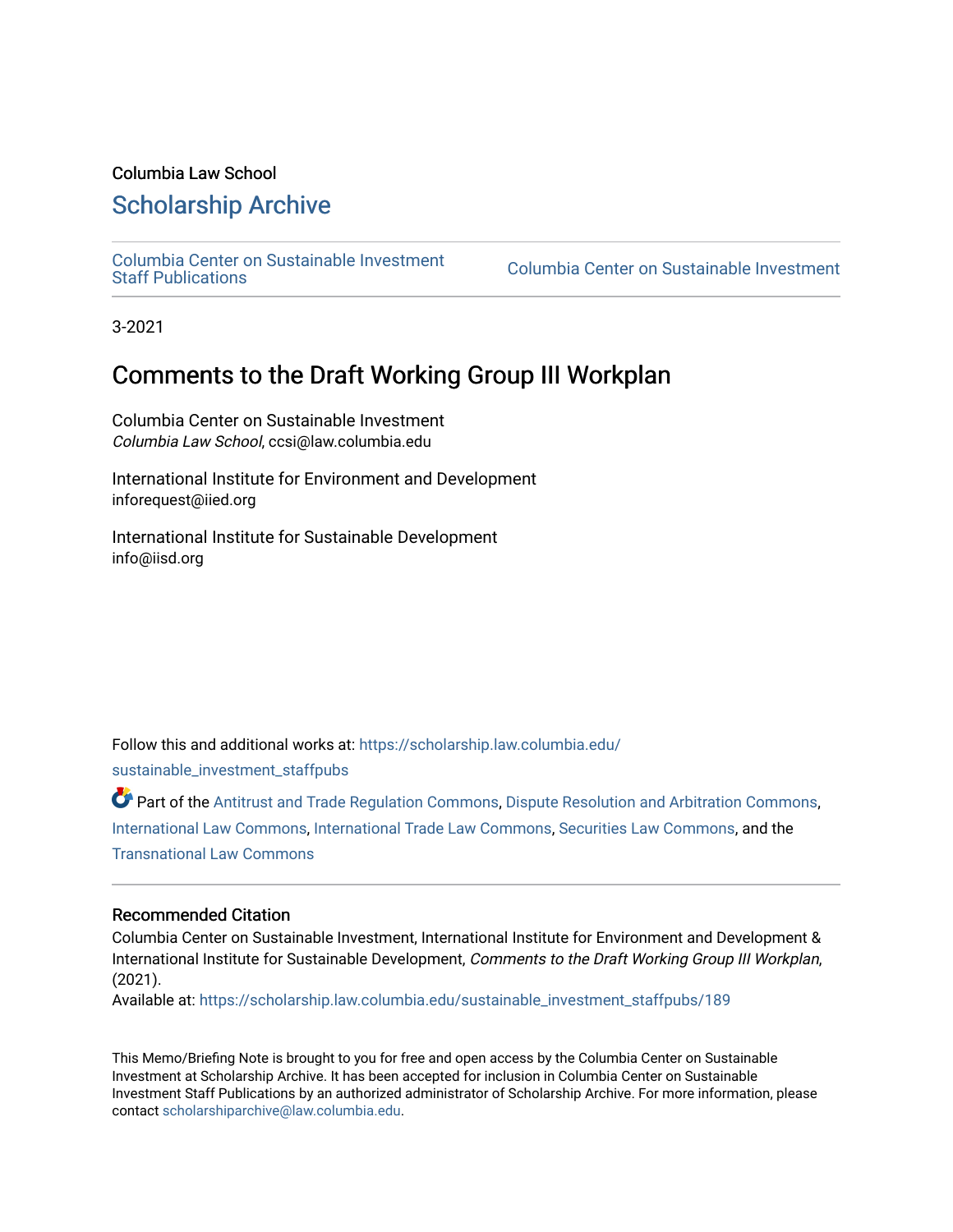





## **Workplan Submission**

**1 March 2021**

Submission to UNCITRAL Working Group III on ISDS Reform, contributed by the Columbia Center on Sustainable Investment (CCSI), the International Institute for Sustainable Development (IISD), and the International Institute for Environment and Development (IIED)

\*\*\*\*\*

Pursuant to an invitation from the Chair of Working Group III in his letter dated 1 February 2021, CCSI, IISD, and IIED are pleased to submit the following comments on the draft work and resourcing plan (the Plan).

#### **I. Importance of Facilitating Participation of Developing States, Observers, and the General Public**

When giving Working Group III its mandate, delegations noted that they viewed UNCITRAL as an appropriate venue for ISDS reform negotiations given its nature as multilateral forum that enabled work in an "inclusive and transparent manner, where the interests not only of States but also of other stakeholders could be considered." (Commission, 50th Session, para. 258) Accordingly, the Commission's mandate directed WGIII to ensure the work would be based on input "from all Governments" and be "fully transparent." (Commission, 50th Session, para. 258)

Many delegations, particularly developing States, face capacity constraints that limit their effective participation in the process. The proposed Plan envisions a significant increase in work and shifts in modes of working that seem likely to exacerbate those challenges. This raises questions about whether and how the Working Group can comply with the Commission's mandate and how the work can be conducted consistently with the United Nations Sustainable Development Goals' call for "responsive, inclusive, participatory and representative decision-making at all levels" (SDG target 16.7). We therefore suggest some steps that could help facilitate openness and engagement.

#### *A. Opt-in vs. opt-out participation*

The Working Group may wish to consider conducting all intersessional work, including meetings, drafting groups, and other initiatives, on an opt-out rather than opt-in basis. Only a limited number of States were involved in developing the Plan, and we understand that almost all States involved were developed States. An opt-out rather than opt-in basis would help ensure broader access to the process without requiring further steps from delegations, ensuring all stay informed and can engage at any time, unless they explicitly express their wish not to participate in a given discussion.

## *B. Translation for intersessional work*

The Plan envisions that intersessional work will significantly increase over the coming three years. Many States will be unable to engage in this process without translation services for meetings and documents. We are